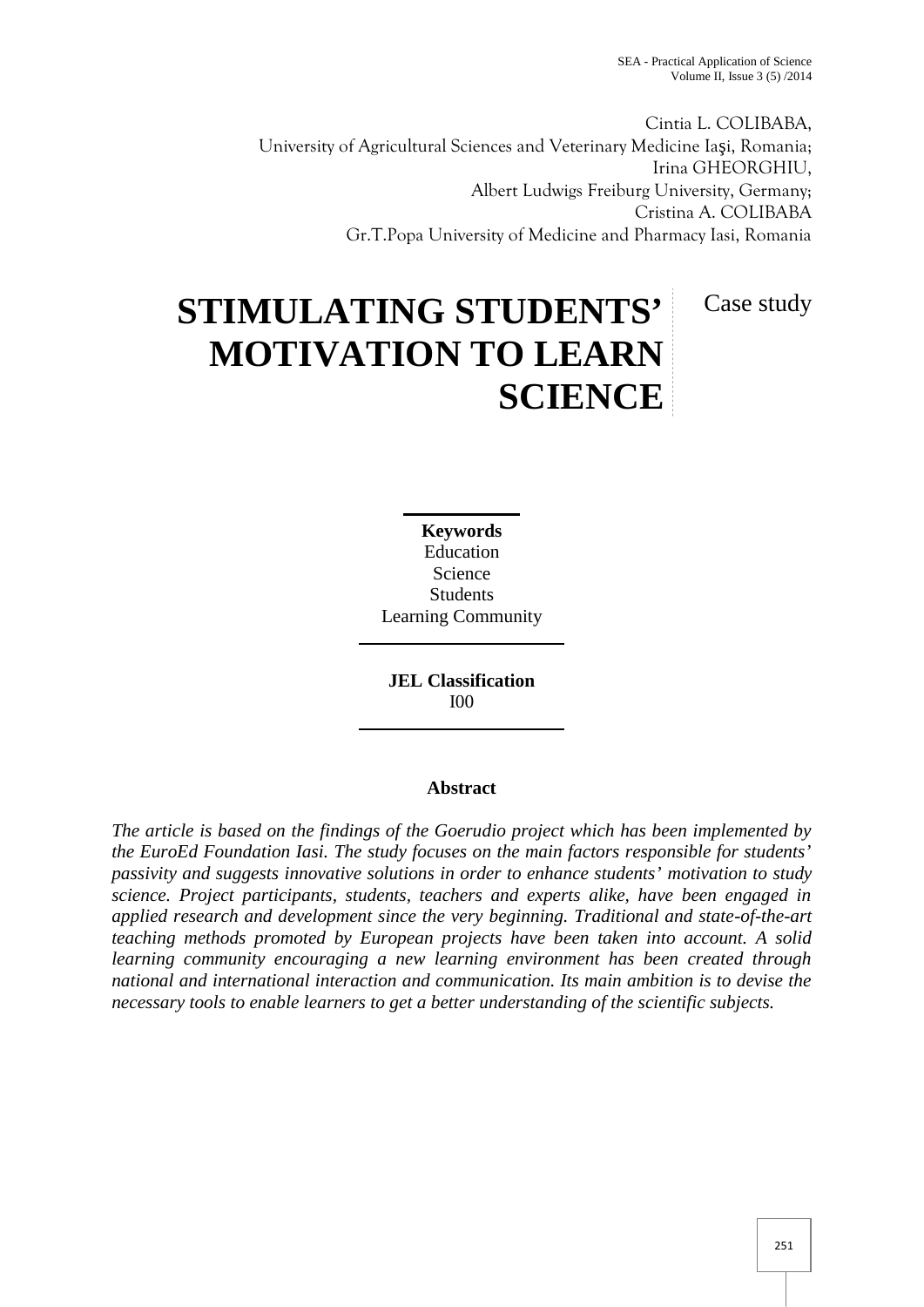## **Introduction**

The article is a study based on the Goerudio project, whose method is being applied by the EuroEd Foundation Iasi, Romania. The project is funded by the European Commission within the Lifelong Learning Programme – Transversal Programme – Key Activity 4 Multilateral Project. The innovative method encourages both teachers of science and their students across Europe to work together in order to identify, select and share innovative practices to make science more appealing to students. The focus of the project on stimulating students to learn science is in line with current trends and research-based best practices in science education (Gallenstein N., 2005). Teaching and learning science in schools is vital nowadays. Science influences our daily lives. Science teaches people how to think critically about any subject. It is part of our lives (Colibaba A., 2014).

#### **The Goerudio project objectives**

The aim of the project is to create a learning community of European teachers and students whose main task is to carry out a common analysis and reflection on how to stimulate students' motivation to learn science. As a result, the most effective projects and experiences available at European level in the field are considered (http://goerudio.pixel-online).

- Science teachers and students analyse the teaching and learning of scientific issues and experiences, in order to identify and understand the main difficulties encountered when learning or teaching science.
- Science teachers across Europe try to raise students' interest and stimulate their motivation to study science by sharing their most effective experiences and promoting an inquiry based, interactive and amusing approach to the understanding of science.
- The project creates a learning network among teachers and students from several European countries and institutions, willing to develop and exploit a new approach to science teaching and learning. School science is no longer perceived as a set of information to be memorized but as a necessary part of one's future personal development.

## **The Goerudio project research 1. Goerudio project target groups**

There have been five schools from seven countries participating in the project, which means 35 schools in all. A total of 70 science teachers (2 teachers per school) and 100 students have participated in the project activities. What is characteristic of the Goerudio project is that both

target groups of the project have been involved directly and actively in the project research and development from the very beginning of the project.

#### **2. Research methodology**

The project research regarding learning science is based on the observations gathered from comments posted by the project participants (teachers and students).

The teachers were asked to describe problems when teaching as well as the solutions and methods used to overcome them and stimulate students' interest in science. The students had to write about their difficulties in learning science and also describe their achievements and give the reasons for their achievements as well. The experiences have been posted on the Portal of the project. The present paper has categorized and analyzed the participants' posts. There have been 70 teachers' posts and 100 students' posts.

## **3.Students' posts on their problems and achievements while learning science**

In terms of the problems encountered and achievements accomplished while studying science the high majority of students related their problems as well as their achievements to their teachers' performance seen in its complexity.

-voice: "She has a sharp monotonous voice as if students were at the cinema." "He was speaking loudly but he was not shouting."

-strictness or lenience: "He was too strict."

-enthusiasm and experience: "He was like a robot." "He didn't know how to teach."

-fun/ dynamic personality: "Nothing happened." "We appreciated our teacher's sense of humour."

-creativity: "Studying physics with my teacher helped me visualise and understand physical properties because he compared everything with real life. He was so creative! For instance, he compared the forces of movement to a boy who is pulling a sled or throwing a stone. He always told everything with a touch of humour, so it was easier to remember; creative teachers are able to appeal to students."

-communication and ability to create and develop good relationships with their students: "My teacher supported and encouraged us." "In lower secondary school I studied chemistry with a charismatic teacher who managed to keep us focused and interested in chemistry by giving us simple explanations of complicated ideas and by doing numerous experiments. I would say that we learned with pleasure, as a respect for the way she spoke with us and treated us, always smiling, but always applying the rules without comments."

-patience: "If I do not understand something in class, I ask the teacher and she begins to explain everything in detail and shows and provides examples."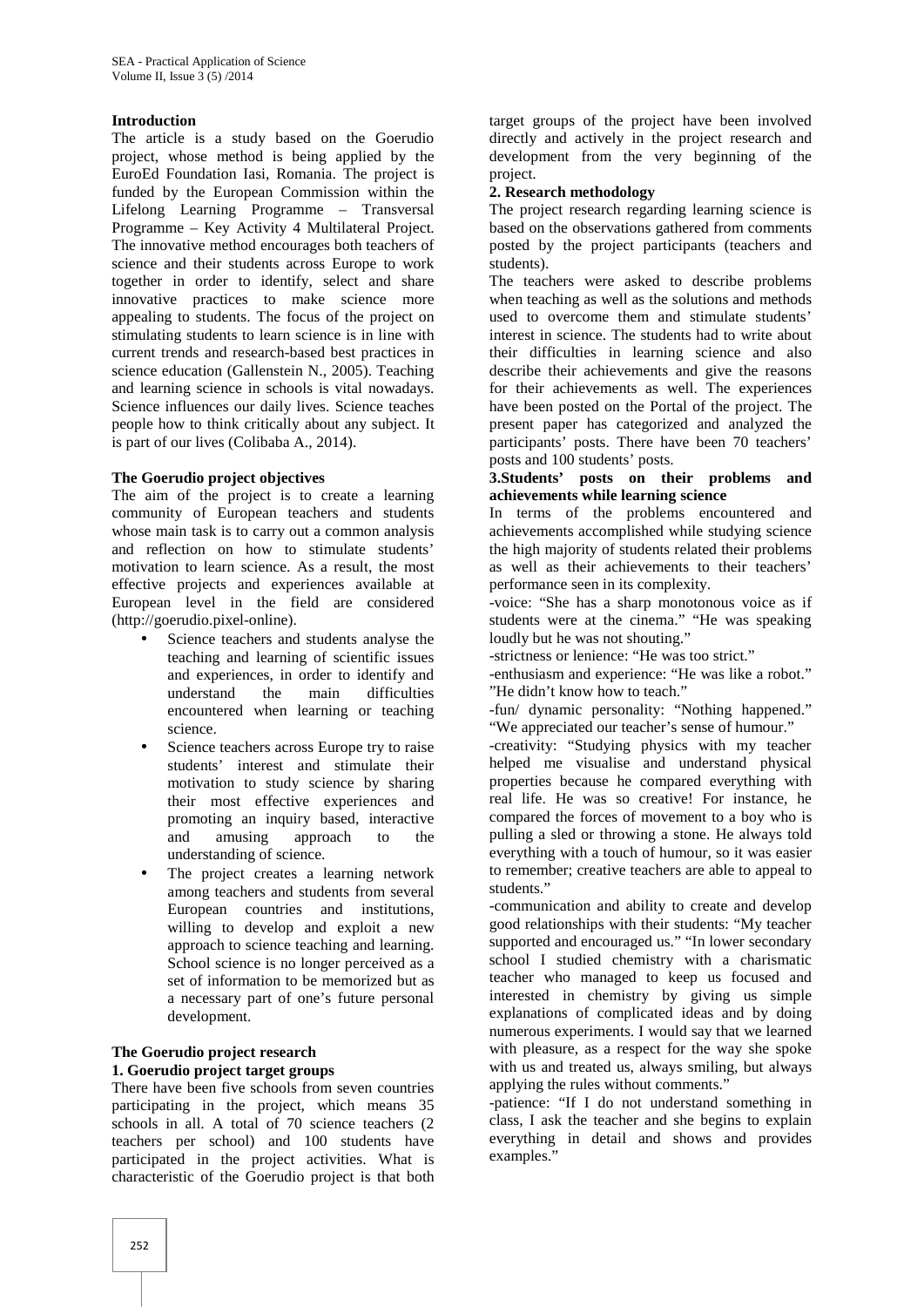-language used: "Sometimes teachers explain in a very sophisticated way, even though most students do not understand or they move on to a new lesson using concepts that weren't previously explained."

-fast rhythm: "I couldn't follow what he was saying; there were lots of things happening at the same time."

-too much information: "I can't take it in. It is too much for me."

-teaching techniques: "too much focus on the theoretical part: he teaches us lots of formulas." "His methods are based on memorization." "She

does not know how to capture students' attention." "My first approach to Maths was wonderful thanks to an extraordinary teacher. He had a teaching method which was unusual for primary school: he pushed us to solve difficult problems but he knew how to make us solve them. He taught us how to be very proud of ourselves."

The students also mentioned the teaching techniques used as leading to learning problems because they did not address all learning styles: "the teacher did not help me visualize what she was talking about; thus, it was too abstract for me."

Some posts were related to the teaching material used: "She uses only the textbook, with no experiments, no connection with real life" but there are also a lot of comments such as: "He always uses a variety of materials - the interactive whiteboard, the internet, books, newspapers."

The students' posts are also related to the textbooks used at school: "The textbook is inadequate, presenting the content in a way that is not attractive, bad layout, lack of graphics, and the language is difficult to understand."

Some of the posts stated that schools do not have the necessary equipment so that students cannot do experiments which could help them understand the concepts.

There have been a few posts which held that students' attendance is important in learning science: "I have a good teacher but there is a huge difference whether I miss a lesson or I'm there in the class!"

The general attitude of the teacher towards students and their subject and the methods used are perceived as essential in influencing students' preferences for a particular subject.

#### **4. Teachers' posts on their problems when teaching science to students**

The high majority of teachers related their problems to lack of time: "not enough time, not many classes in the curriculum," or "a reduced number of chemistry lessons in vocational secondary schools."

Lots of posts commented on students not having the necessary basic knowledge when they enter high school: "The students come from lower secondary schools without the basic knowledge of physics. No wonder they are scared of formulas."

35 % of the teachers complained about students' inability to link science with life: "They perceive physics only as a school subject. It is necessary for them to understand that almost everything that is happening around us and in us is physics, from breathing to death."

There were also posts on students' lack of autonomy and learning skills: "They do not realize that the molecules drawn on their textbook or on a blackboard have a three-dimensional structure." "Students especially have trouble understanding the micro processes (e.g., the cell) and the processes related to the hidden phenomena within the earth." "Students learn mechanically." "Many students are not used to systematic studying and fragmentary knowledge does not cover the entire complexity of the subject." "Experiments sometimes help them understand the process of the reaction better. However, they do not spend time on revising what was done during the classes."

25 % of the teachers mentioned the lack of appropriate teaching aids and unsuitable laboratories for students as a problem they have to cope with.

12 % of posts focus on the excessive number of students in a class.

The research analysis showed a few comments on the difficulties teachers encountered when asking students to apply the theoretical concepts into practice, "which could enable students to visualize the phenomenon taught, see its link with reality and its usefulness."

# **5. Students' solutions**

Doing experiments, which link theory with practice and teach students how to observe and extract the essentials from their observations comes first in the solutions suggested by students: 38 % of students appreciated experiments for making science accessible, memorable and interesting. "I had great success in Chemistry and Science when we started to combine the teaching classes with the Laboratory. Balancing classes and labs, theory and practice is always worth it". "I have noticed that most students complain about science as being too hard and too abstract but nobody complains about experiments, which are also part of science. It goes without saying that experiments are fun, appealing and they all stir our imagination and curiosity. When we first started chemistry and flickered through the textbook I got really scared. There were lots of formulas and definitions and very abstract terms. I didn't understand a thing. It was our teacher who made it very accessible through a lot of experiments". "Science can be difficult but experiments can make it fun. We once had a lot of fun and we learned a lot by making a tornado!" "Experiments make science more accessible and more memorable. The experiment we did once with Epsom salts dissolved in a cup of beer is a very good example. Our teacher asked us to observe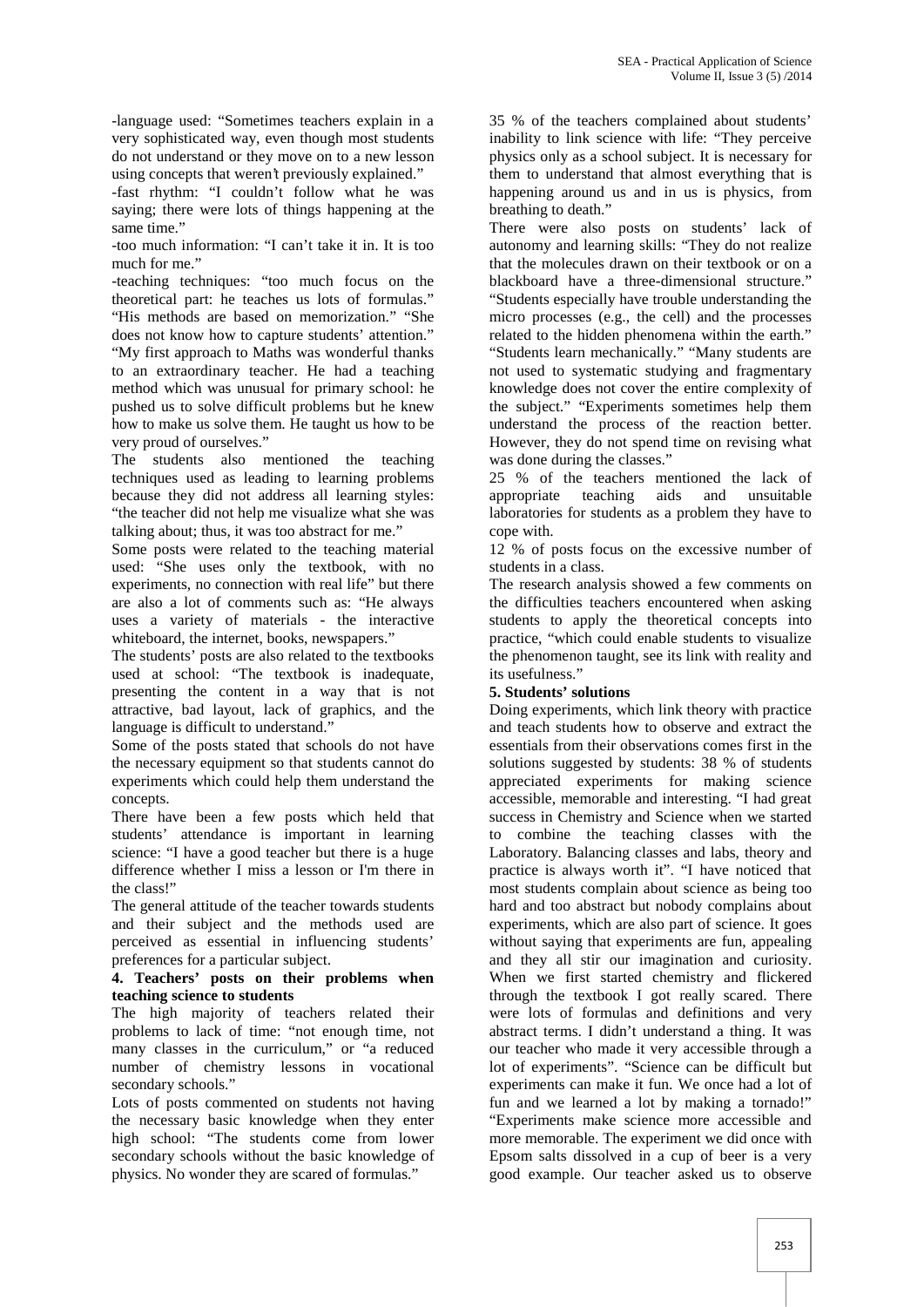what happens and take notes. I still remember the beautiful crystals we saw the next day after the experiment."

The use of ICT is highly appreciated by 32 % of students because it enables them to visualize, explore, imagine or even virtually implement the theoretical aspects. Most posts stated that the use of ICT makes classes interactive and pleasant. They are given feedback on the spot and can interact with peers and teachers from other countries as well. "Computer has helped us visualize abstract geometrical concepts. There are three programmes which enable us to see the geometrical structures. Geometry is made more concrete; this method also works on our ability to imagine and visualize things. Since our math teacher started teaching by using the multimedia whiteboard, mathematics has become more interesting and more understandable. If I can see a visualization of a problem it becomes immediately clear." "Geometry was a foreign language to me; I looked at the drawings and graphics and I didn't understand a thing. They didn't look like the objects in reality. Then our teacher had a fabulous idea and one day he used the computer. We were able to see the objects in space and even play with them virtually. Everything became clear and much easier." "I realized that I learn better when we use the interactive whiteboard."

16 % of students suggested working in groups during classes as a possible solution to increase their interest in science. Group work can have positive impact on students' learning and attitude. "I think that the group work in math greatly helps me learn. When each member of a group helps with what he/she knows, it is easier to reach the final result." "My colleagues help me a lot; they explain things in a very simple way that I understand everything." "I really like working in groups because we help each other."

8 % of students added field trips to their solutions. Field trips are memorable: they stick in students' mind for a long time. Good field trips provide participants with first-hand experience and can stir their interest and increase their engagement in science. "I really liked the visit to the factory which produced electronic components; it was some years ago! It was very interesting. We saw how robots joined all the parts to make the product. The whole process! The truth is that I would have never imagined all that. I learned a lot. That is how I started liking science." "A few months ago I visited a museum which showed what schools were like in the past. It was very interesting to see what school was like in the past and the limited resources they had, and then compare it to our school. The purpose of the visit was to observe what resources students had when doing math and sciences and what materials they used. I noticed that generally school is the same, but the methods have changed a

lot. It was a very interesting experience because it allowed me to share experiences with my family, especially my grandfather and my teachers and colleagues. Afterwards I did some research to find more things about our education in the past. It was fascinating."

Learning through games is another solution proposed by 4 % of students because it creates a relaxing atmosphere and often students feel challenged by their teacher's creativity: "I really like math, because our teacher often asks us to apply what we have learned by playing a game. One such task was to organize a birthday party for one of our classmates. We set the rules which had to be observed. These rules were related to calculations and safety. We had to work a little. We used a lot of my math when we organized the party. We had fun and we also understood how useful math is in life".

There were a few posts (2 %) which supported the idea of going to science clubs: "Participating in a physics club gave me a new insight into Physics. I even bought a textbook for university students in general physics so that I could study many things that we have no time for during lessons. In the club we do experiments, make models and comment on theories which explain the phenomena. It is very interesting."

## **6. Teachers' solutions**

40 % of the posts favoured experiments as the best solution. Experiments have always been appreciated for their action-oriented demonstration and students' initiation in scientific techniques. They not only impart information but also train in the basic scientific processes. Students are asked to make predictions, observe, and reflect on their observations. Experiments can be used to introduce or clarify ideas.

"Students have difficulty understanding how a chemical reaction takes place and how a change in the combination of atoms forms different molecules. I did an experiment which highlighted a redox reaction that ends with a sublimation of the iodine, resulting in a purple cloud. I like this experience because it is easy to perform, and has a quick evolution. This is what the majority of students need, because their attention doesn't last very long. In addition it is colorful, that means extra attention on behalf of the students and possibly increased motivation because they try to understand why it happens. Some students are not very motivated because they can't follow things that last too long."

"Sensory experiences are fun and raise students' awareness about their senses. They are easy to do and frustration free. All pupils understand the message of the lesson as it is rooted in the concrete reality."

"I have always tried to start from enjoyable simple things: experiments which open doors to students.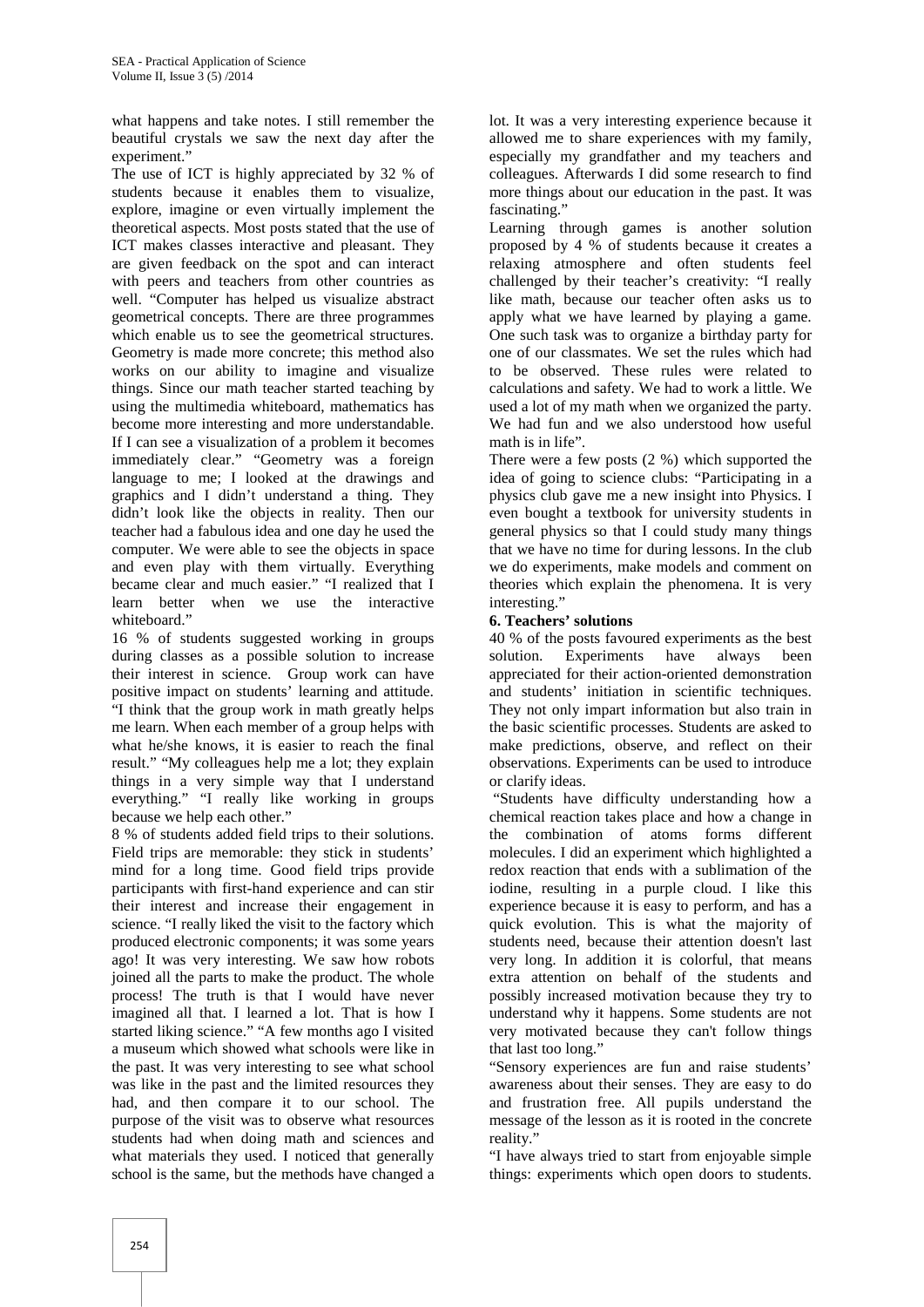Experiments also build up relationships between teachers and students." "Students enjoy this form of teaching while having fun. They like doing experiments and finding the connections to theory by themselves. They can better remember and imagine different types of mixtures and later apply them to other examples." "Doing experiments ensures the success of a lesson. It stirs interest,<br>engages students and makes everything engages students and makes everything memorable." "A simple experiment is one of the best ways to motivate your students and raise their curiosity. Make each demonstration look like a mystery: it is the magic of chemistry. Later in the course, when you are teaching the topic illustrated by the demo, remind them of the demo. Students will remember and make the connection between the lesson and the demo, enhancing their understanding of the topic."

"As I have already said experiments appeal to students because they are accessible and intriguing and because students are involved in carrying them out. They are not passive; they feel responsible for what they are doing. They know that if they follow the instructions correctly, they will witness something interesting happen. Experiments are fun, raise a lot of questions, help students find answers and make science accessible".

The use of modern technology definitely makes classes more challenging and stimulates students' motivation to learn (30 % of posts). "The use of these programs catches the interest of the students, because they can build molecules, foreseeing and then confirming molecular geometry, and, above all, they can play with their colleagues, competing in finding the right geometry."

" It goes without saying that taking advantage of the benefits of the new technology makes a class more interesting. PPT presentations are more colorful and sometimes an image speaks volumes. I also use PPT presentations in my classes and I often ask students to contribute to them as well or even have their own PPT presentations."

According to 15 % of teachers' posts work group helps students develop skills that are increasingly important in the professional world: plan and manage time, give and receive feedback, develop communication skills, delegate roles and responsibilities, share diverse perspectives, assume responsibility, find their voice in relation to their peers. Positive group experiences contribute to student learning, retention and overall college success.

"In the process of learning, teamwork is essential and in certain contexts, better results than other methods such as individual work are obtained. Group work can optimize resources, improve student motivation, can be a time saver and helps students share knowledge and experiences."

"As regards the exchange of information between different groups, this is desirable and necessary

because the same experiment carried out by two different groups allows the analysis of the results from different points of view."

"Working in groups is fun for most students, when trying to solve problems, do experiments, and work on projects with other students. The social interaction can get them excited about things in the classroom and students can motivate one another to reach a goal. Teachers need to ensure that groups are balanced and fair, however, so that some students aren't doing more work than others."

6 % of teachers added games as a solution to stimulate students to learn.

"The use of games in the learning process is always a motivating experience. In fact, in the learning process in early childhood education is done through the use of play as an educational resource. Games attract and hold students' attention, increase interest in the subject and reinforce concepts in a funny way." "During the game the students not only practise certain formulas but they learn a lot of things about group collaboration and decision making."

Creative solutions to raise students' interest were also among the teachers' posts (4 %). The most creative example is the way one of the teachers explained Markovnikov's rule to his students: "The molecule of propene is presented by 9 students where every student plays the role of one of the atoms. In organic compounds the carbon is always 4-valent so the 4 legs of the students are the free four possible links. The children who will play the role of the hydrogen atom will use just one of their arms and put behind their back the other one."

Field trips were the topic of 3 % of teachers' posts because they provide students with opportunities to consolidate the knowledge acquired during the science classes. Students are not only cognitively but also emotionally involved and challenged. Field trips connect school with the world of work and show students how theory is applied in real life.

Students are not only cognitively but also emotionally involved and challenged.

"The visit to the Botanical gardens raised students' interest in the subject. They showed a desire to deepen their knowledge of exotic plants by reading guides and watching nature films. They also suggested that I could prepare contest on exotic plants for them."

2 % of teachers agreed that another solution lies in telling the stories which are hidden behind all inventions: "I know when it comes to stories students would listen for hours. This is also a good introduction to more abstract concepts; it creates atmosphere and definitely stirs students' interest in the topic. There are also life lessons to extract and debate..."